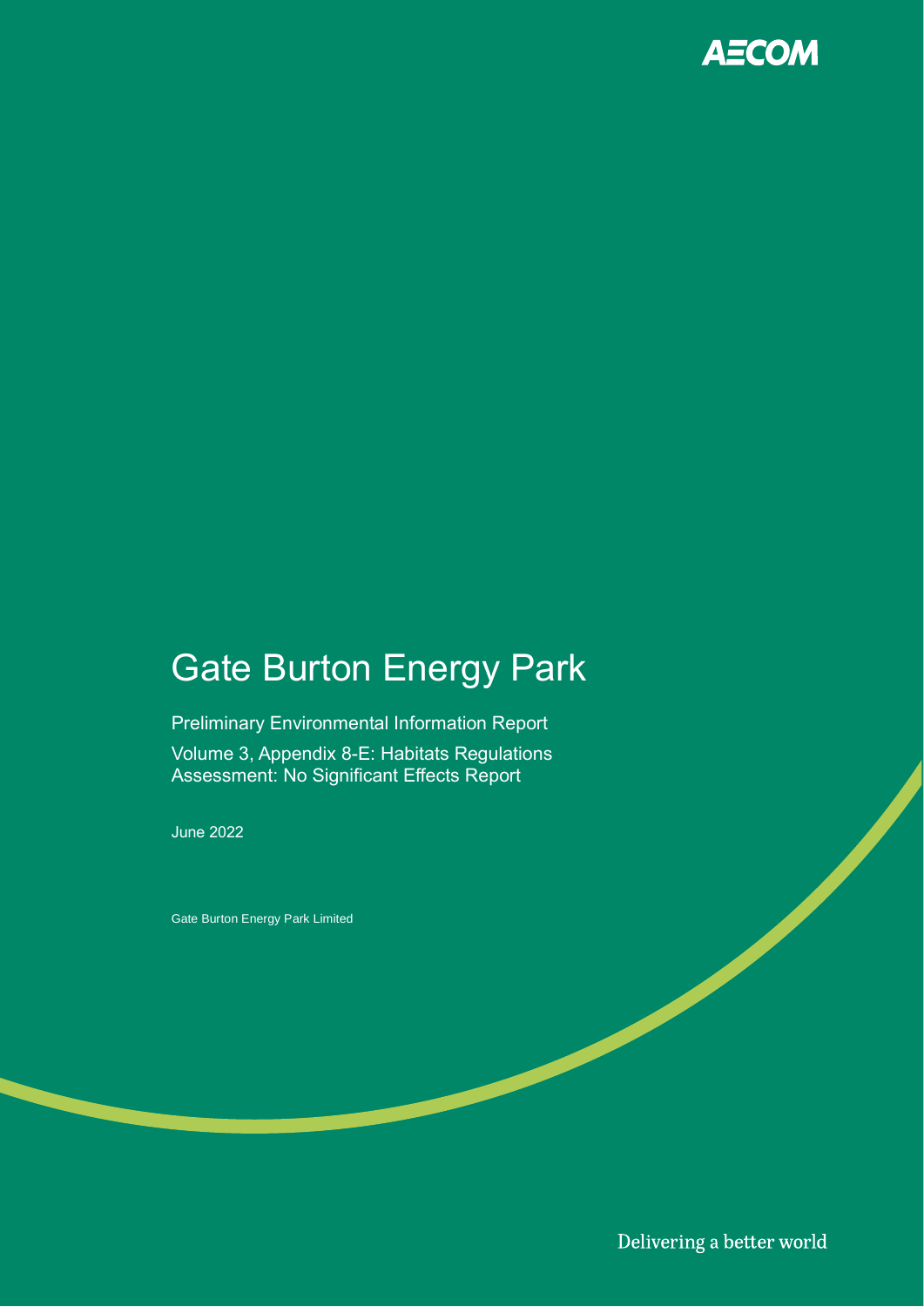

#### Quality information

| <b>Prepared by</b> | <b>Checked by</b> | <b>Verified by</b> | <b>Approved by</b> |
|--------------------|-------------------|--------------------|--------------------|
| MC                 | AΒ                | МW                 | <b>WB</b>          |
|                    | NG                |                    |                    |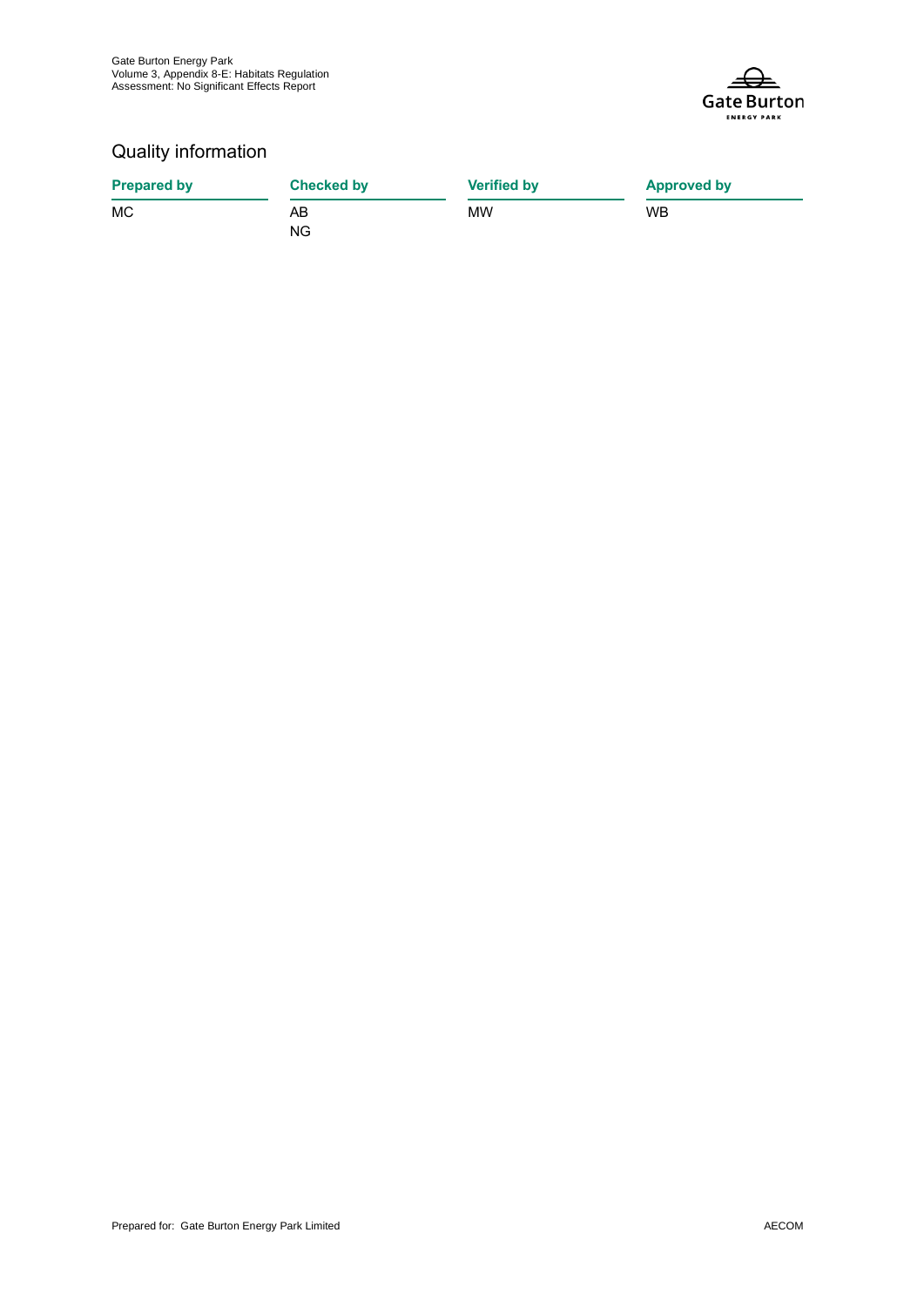

Prepared for: Gate Burton Energy Park Limited

Prepared by: AECOM UK Limited

© 2022 AECOM UK Limited. All Rights Reserved.

This document has been prepared by AECOM Limited ("AECOM") for sole use of our client (the "Client") in accordance with generally accepted consultancy principles, the budget for fees and the terms of reference agreed between AECOM and the Client. Any information provided by third parties and referred to herein has not been checked or verified by AECOM, unless otherwise expressly stated in the document. No third party may rely upon this document without the prior and express written agreement of AECOM.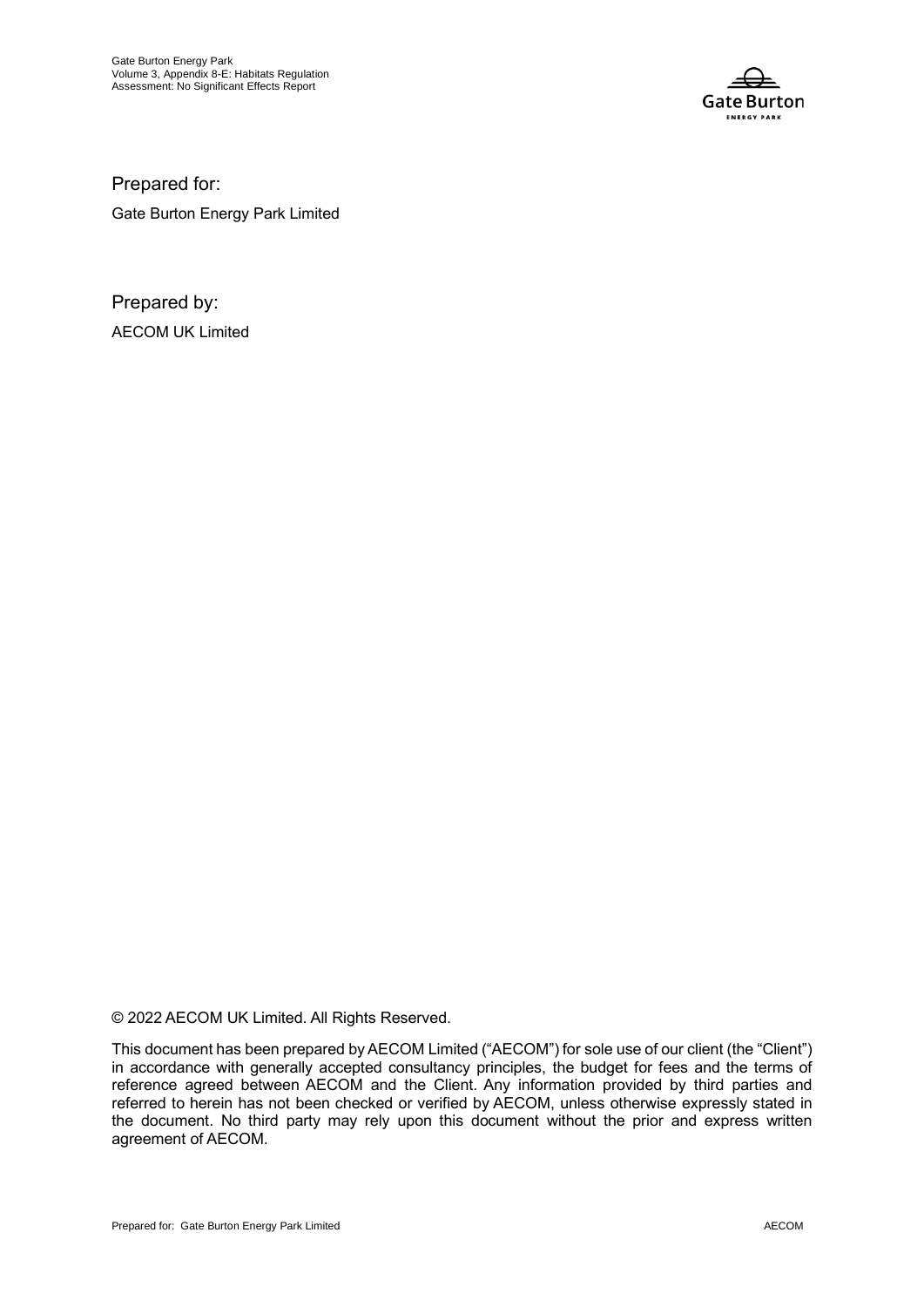

#### **Table of Contents**

| 1 <sub>1</sub> |  |
|----------------|--|
| 1.1            |  |
| 1.2            |  |
| 1.3            |  |
| 1.4            |  |
| 2.             |  |
| 2.1            |  |
| 2.2            |  |
| 3 <sub>1</sub> |  |
| 3.1            |  |
| 3.2            |  |
| 3.3            |  |
| 4.             |  |
| 5.             |  |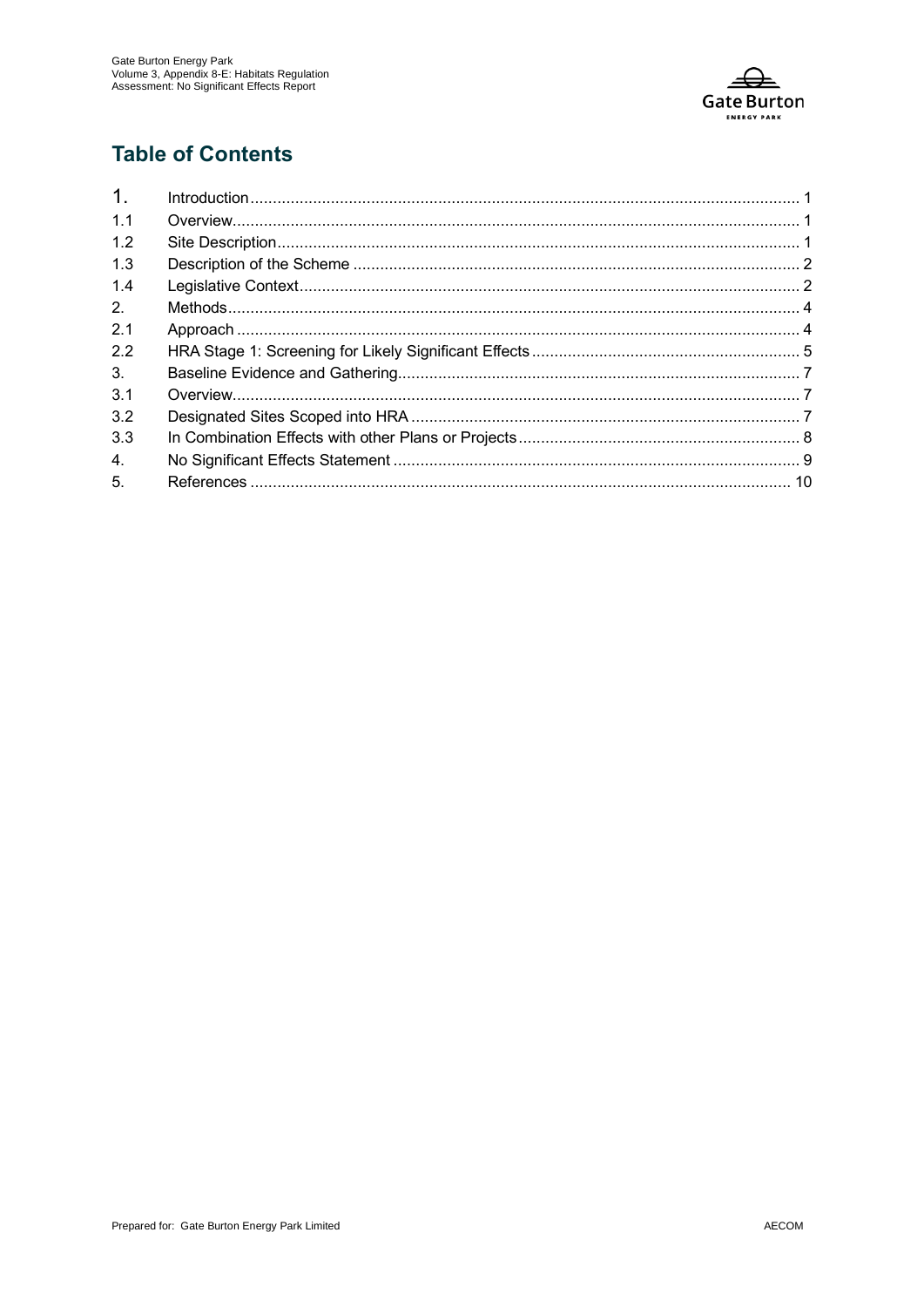

## **1. Introduction**

#### **1.1 Overview**

- 1.1.1 This Habitat Regulations Assessment No Significant Effects Report (NSER) has been prepared on behalf of Gate Burton Energy Park Limited (the 'Applicant').
- 1.1.2 The Applicant is seeking development consent for the construction, operation, maintenance and decommissioning of a new solar farm (hereafter referred to as the Scheme), comprising the installation of solar photovoltaic (PV) panels, on-site battery storage (referred to as the Battery Energy Storage System (BESS)). Please refer to **PEI Report Volume 1, Chapter 2: The Scheme** of the Preliminary Environmental Information (PEI) Report for full details of the proposal.
- 1.1.3 A Development Consent Order (DCO) is required for the Scheme as it falls within the definition and thresholds for a Nationally Significant Infrastructure Project (a NSIP) under Sections 14(1)(a) and 15(2) of the Planning Act 2008.
- 1.1.4 The scope and extent of this report have been determined by a combination of the scoping opinions collated by the Planning Inspectorate (PINS) on behalf of the Secretary of State (SoS), ongoing engagement with consultees including Natural England, and professional judgement. Regard has also been given to the Planning Inspectorate's (PINS) Advice Note Ten: Habitats Regulations Assessment relevant to nationally significant infrastructure projects, Version 8 (November 2017).

#### **1.2 Site Description**

- 1.2.1 The DCO Site comprises an area of 1,436 ha which straddles the boundary between the counties of Nottinghamshire and Lincolnshire, within the districts of Bassetlaw and West Lindsey.
- 1.2.2 The Solar and Energy Storage Park Site covers an approximate area of 700ha and is dominated by arable fields with game crop strips and a few Miscanthus fields in the east of the Solar and Energy Storage Park Site. There are numerous mature trees and hedges within the Site, with woodlands and small wooded copses. The Solar and Energy Storage Park Site is surrounded by mainly arable and improved grassland livestock fields.
- 1.2.3 The Grid Connection Route covers an area of approximately 700ha and is dominated by arable fields. There are hedgerows and watercourses within the Grid Connection Route and the River Trent is crossed by the Grid Connection Route. The Ordnance Survey (OS) central grid reference for the DCO Site is SK 84904 83646.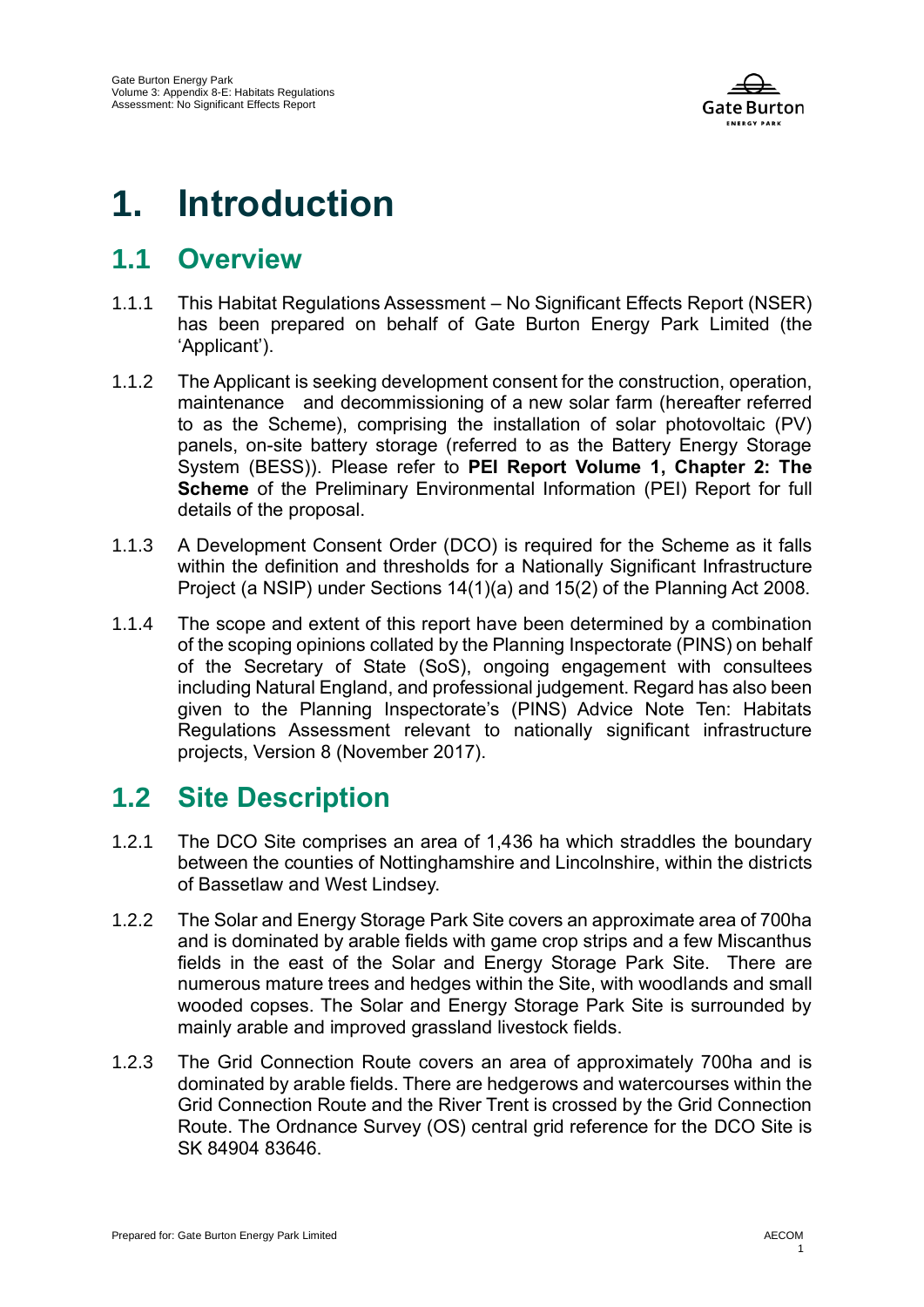

### **1.3 Description of the Scheme**

- 1.3.1 Gate Burton Energy Park is a proposed new solar farm and battery storage project which will generate renewable energy for exporting to the National Grid. The Scheme is anticipated to have a generation capacity in the region of 500 megawatts, comparable to providing over 160,000 homes with clean energy power. The Scheme is the subject of a Development Consent Order (DCO) Application and will be located within the Site (also referred to as the DCO Site).
- 1.3.2 The Scheme will comprise the following infrastructure:
	- The Solar and Energy Storage Site, which includes:
	- Solar photovoltaic (PV) array works area (including panels and mounting structures to form the PV tables); inverters, transformers, and switchgear, which form the Power Conversion Stations; and medium voltage distribution cables, secondary access tracks, and ancillary works;
	- Battery energy storage system (BESS) compound(s);
	- On-site substations (for transformers, switchgear and metering equipment);
	- Landscape works area; and
	- The Grid Connection Route, which will be an approximately 6km buried cable (with a working width of 30m to 40 m) to connect the Solar and Energy Park Site with the National Grid at the Cottam Substation; and
	- An off-site electrical compound comprising of a substation and control building.
- 1.3.3 The Solar and Energy Storage Site will be fenced and protected via security measures such as CCTV and emergency lighting. Internal access tracks, habitat management and drainage will also be included.

#### **1.4 Legislative Context**

1.4.1 As part of the assessment of a proposed scheme it is necessary to consider whether the scheme is likely to have a significant effect on areas that have been internationally designated for nature conservation purposes (*i.e*. 'European Sites'). European sites are protected under the Conservation of Habitats and Species Regulations 2017 (as amended; relevant to England and Wales) [\(Ref 5-1\)](#page-13-0) ("the Habitats Regulations"). The UK left the EU on 31 January 2020 under the terms set out in the European Union (Withdrawal Agreement) Act 2020 (the Withdrawal Act). However, the most recent amendments to the Habitats Regulations, the Conservation of Habitats and Species (Amendment) (EU Exit) Regulations 2019 [\(Ref 5-2\)](#page-13-1), make it clear that the need for Habitat Regulations Assessment (HRA) continues to apply. Whilst those 2019 Regulations make changes to the Habitats regime and terminology; much of the impact of those changes does not yet have a practical effect, particularly the introduction of the term 'national site network', given the short passage of time since the end of the transition period. As such,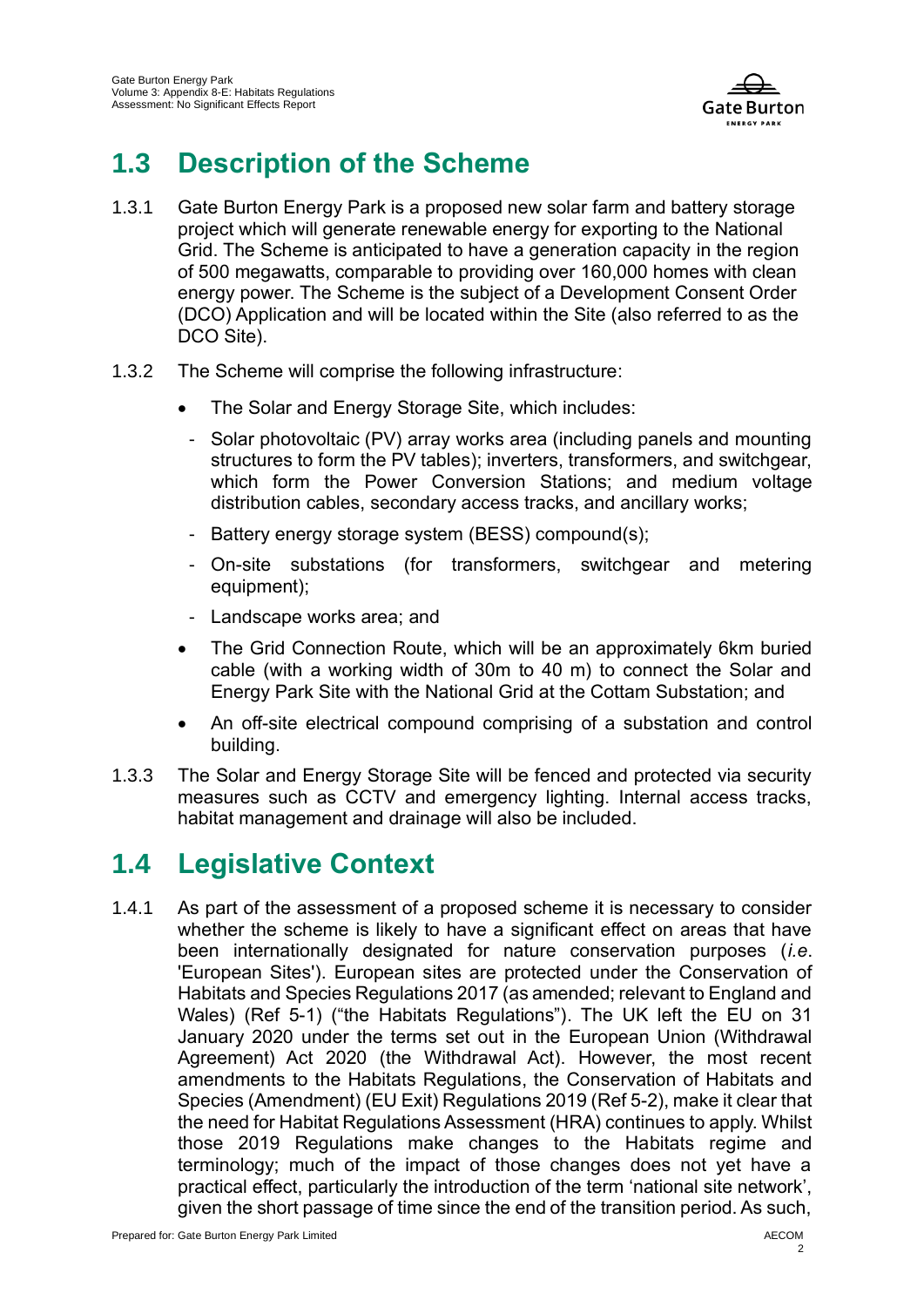

this document continues to use the term 'European sites' to refer to all sites designated for the purposes of the Habitat Regulations which are potentially affected by the Scheme.

- 1.4.2 This first stage (Stage 1) is the assessment that has been conducted and reported in this document. Although Ramsar sites are not part of the network of designated sites, Paragraph 181 of the National Planning Policy Framework (NPPF) in England extends Ramsar sites the same level of protection as Special Protection Areas (SPAs) and Special Conservation Areas (SACs). As such, any reference to the European Sites below should be considered to also include Ramsar sites [\(Ref 5-3\)](#page-13-2).
- 1.4.3 Should it be found that significant effects are likely, an Appropriate Assessment should then be undertaken in order to further assess those effects. Consent may only be given for the proposed scheme if, following assessment, it is established that it will not adversely affect the integrity of a given designated site.
- 1.4.4 If adverse effects are identified, alternatives should be considered to avoid those effects. However, where no alternative solution exists and so an adverse effect remains, a further assessment should be made of whether the scheme is required for imperative reasons of overriding public interest (IROPI). If the scheme meets that IROPI test, compensatory measures will be required in order to ensure the overall coherence of the national site network is protected.
- 1.4.5 Over the years, the phrase HRA has come to describe the overall process set out in the 2017 Regulations, from the screening for Likely Significant Effects through to identification of IROPI. This has arisen in order to distinguish the overall process from the individual stage of Appropriate Assessment. Throughout this Report the term HRA is used for the overall process and restricts the use of Appropriate Assessment to the specific stage of that name.
- 1.4.6 The legislative basis for Appropriate Assessment is the Conservation of Habitats and Species Regulation 2017 (as amended). Regulation 63(1) of the 2017 Regulations states that: "*A competent authority, before deciding to … give any consent, permission or other authorisation for, a plan or project which,…is likely to have a significant effect on a European site or a European offshore marine site (either alone or in combination with other plans or projects)… must make an appropriate assessment of the implications for the plan or project in view of that site's conservation objectives. Regulation 63(5) states: In the light of the conclusions of the assessment,…the competent*  authority may agree to the plan or project only after having ascertained that it *will not adversely affect the integrity of the European site or the European offshore marine site*". In the case of the Scheme, the competent authority is the Secretary of State for Business, Energy and Industrial Strategy.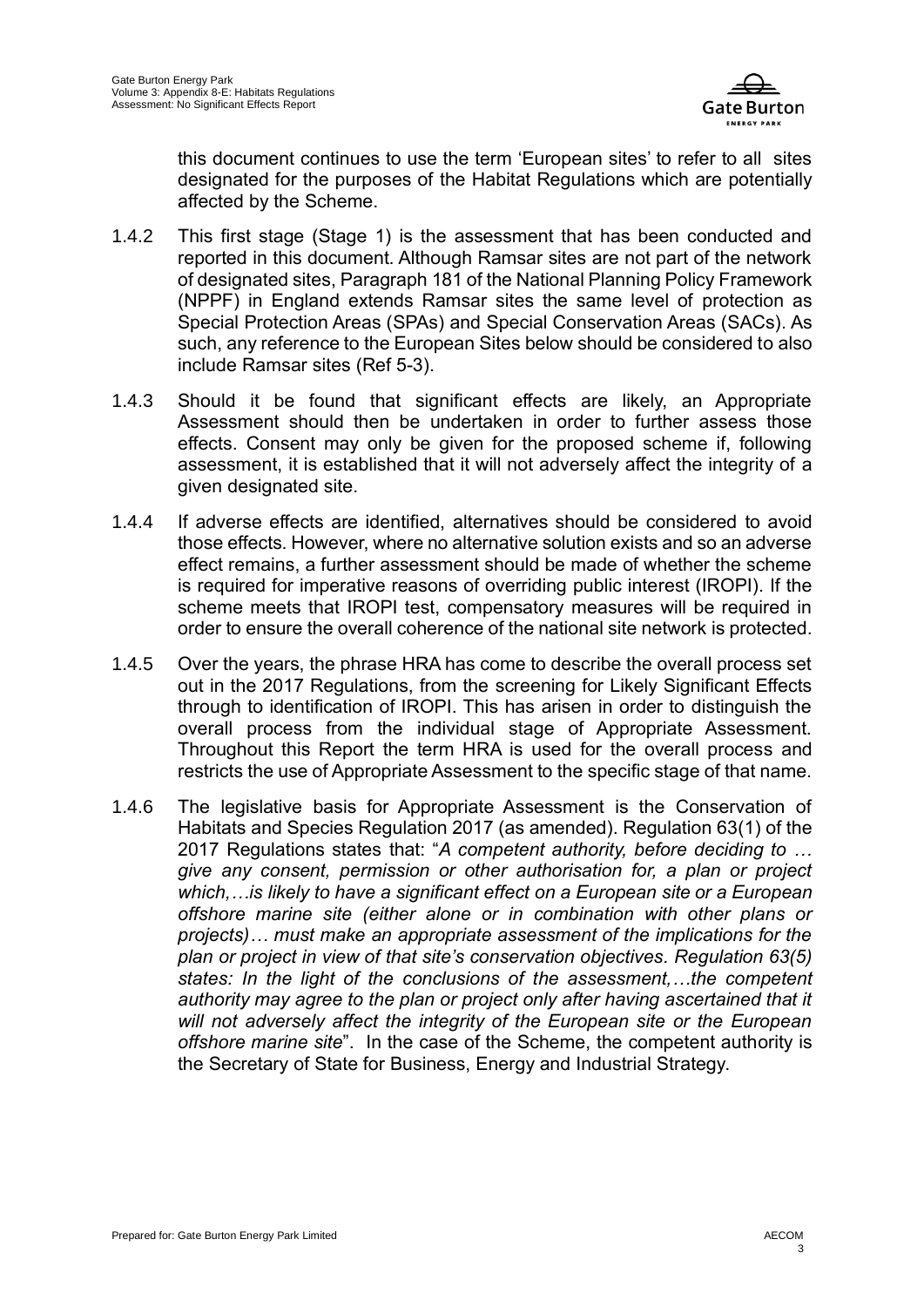

# **2. Methods**

#### **2.1 Approach**

- 2.1.1 The HRA has been undertaken with reference to the general EC guidance on HRA [\(Ref 5-4\)](#page-13-3), general guidance on HRA published by the UK government in July 2019 [\(Ref 5-5\)](#page-13-4) and Planning Inspectorate (PINS) Advice Note 10 [\(Ref 5-](#page-13-5) [6\)](#page-13-5).
- 2.1.2 The UK left the EU on 31 January 2020 under the terms set out in the European Union (Withdrawal Agreement) Act 2020 (the Withdrawal Act). The Withdrawal Act retains the body of existing EU-derived law within our domestic law. As such this assessment of Likely Significant Effects (LSEs) takes account of relevant EU case law (for instance, the Holohan [Ref 5-7\)](#page-13-6) and People over Wind cases [\(Ref 5-8\)](#page-13-7), discussed below).
- 2.1.3 Figure 2-1 below outlines the stages of HRA according to PINS Advice Note 10. Note that whilst Figure 2-1 shows all the stages of the HRA process, this document only discusses Stage 1 (screening) in further detail (see below).
- 2.1.4 Whilst the HRA decisions must be taken by the competent authority (the Planning Inspectorate as Examining Authority), the information needed to undertake the necessary assessments must be provided by the Applicant. The information needed for the competent authority to establish whether there are any LSEs from the Proposed Development is therefore provided in this Report.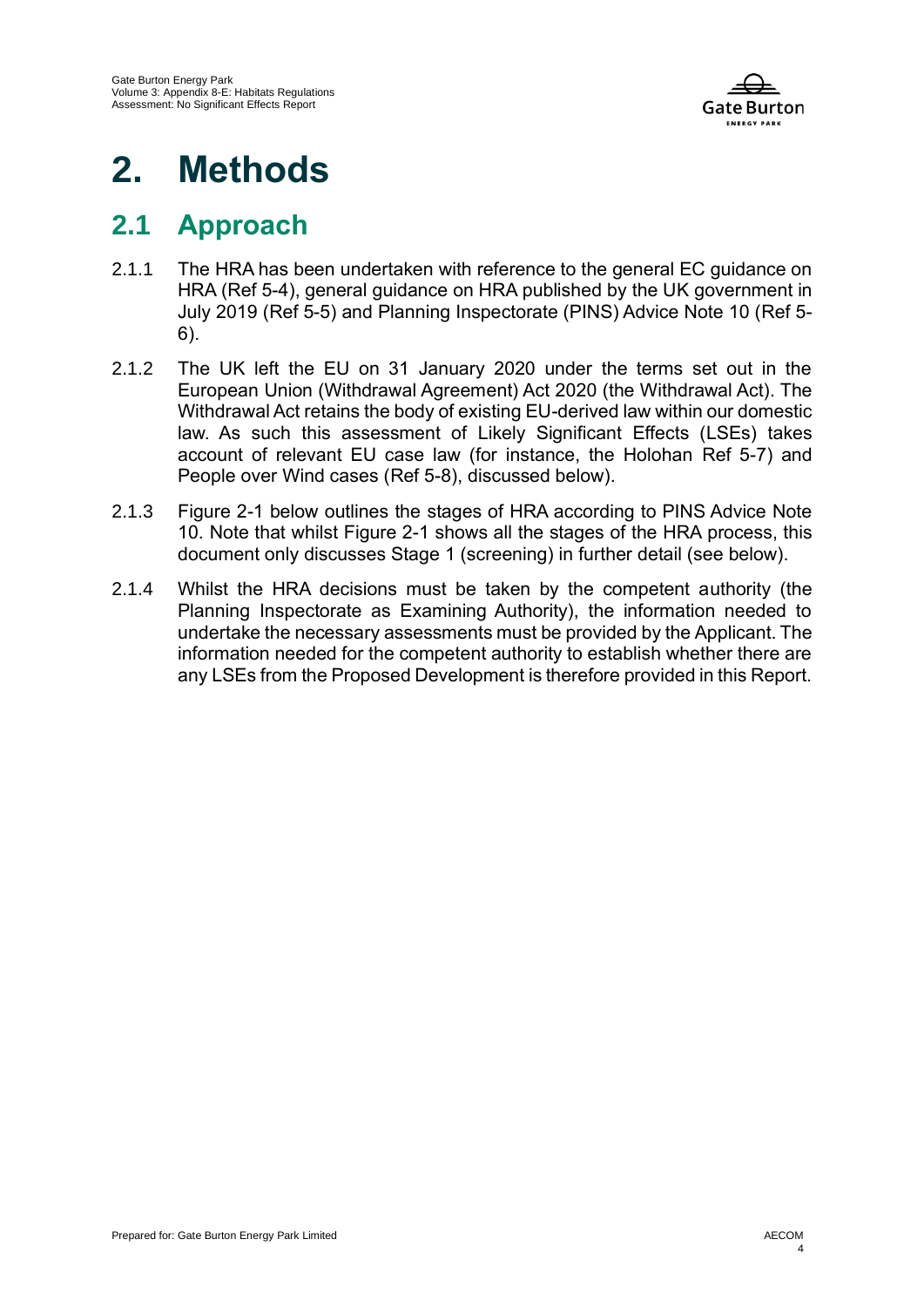





#### **2.2 HRA Stage 1: Screening for Likely Significant Effects**

- 2.2.1 The objective of the LSE test is to screen out those aspects of a project and / or the European sites that can, without any detailed appraisal, be said to be unlikely to result in significant adverse effects upon European sites, usually because there is no mechanism for an adverse interaction (*i.e*. a pathway) with European sites. Any remaining aspects are then taken forward to Appropriate Assessment. The assessment must consider the potential for effects in combination with other plans and projects.
- 2.2.2 This report has been prepared having regard to all relevant case law relating to the 2017 Regulations, the Habitats Directive and Birds Directive. This includes the ruling by the Court of Justice of the European Union (CJEU) in the case of People Over Wind, Peter Sweetman v Coillte Teoranta (C-323/17) [\(Ref 5-8\)](#page-13-7). This case held that: "*it is not appropriate, at the screening stage, to take account of the measures intended to avoid or reduce the harmful effects of the plan or project on that site"* (Paragraph 40). This establishes that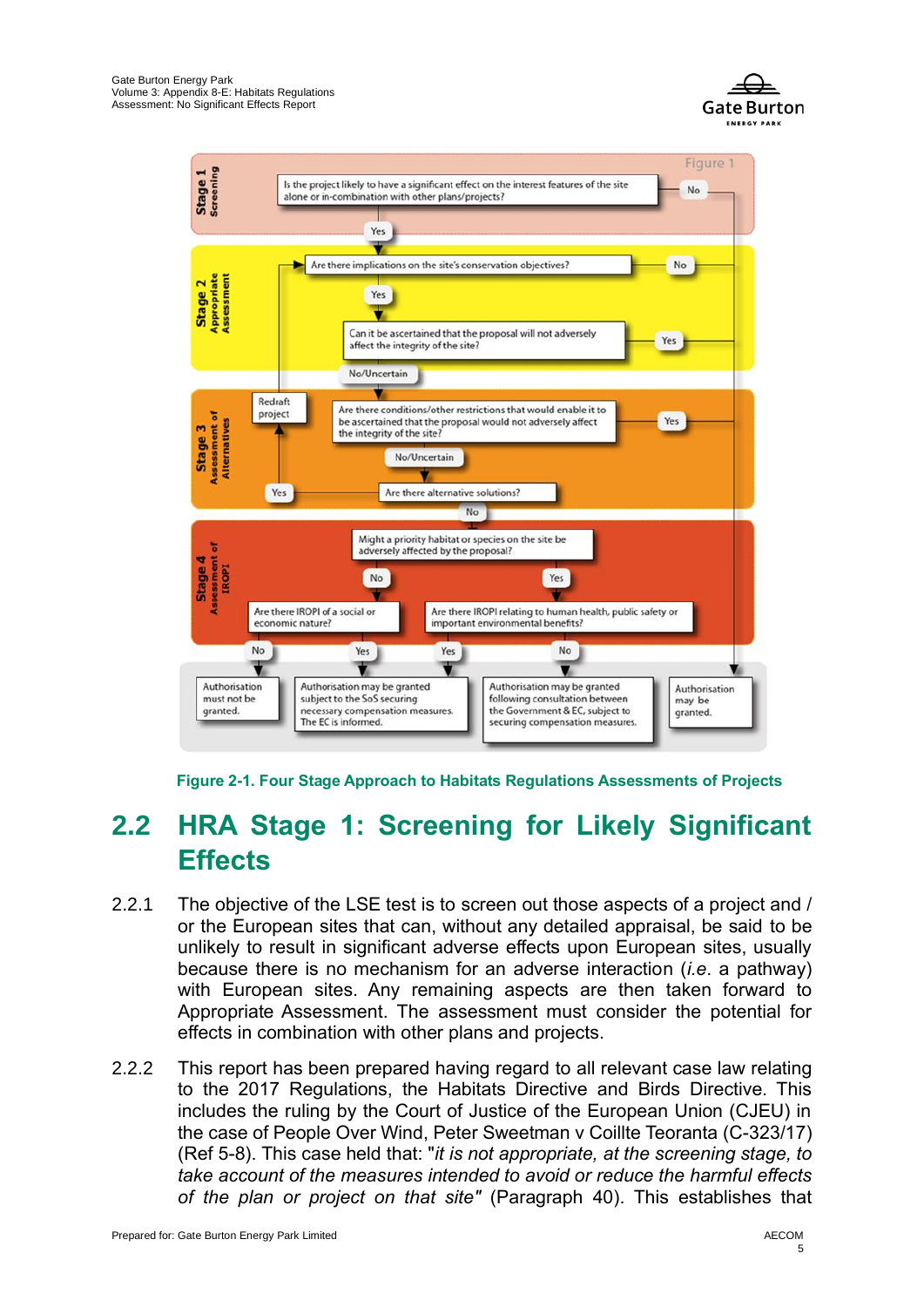

mitigation measures cannot be taken into account at the screening stage, but they can be taken into account in an Appropriate Assessment.

2.2.3 In 2018, the Holohan ruling<sup>1</sup> was handed down by the European Court of Justice. Among other provisions Paragraph 40 of the ruling states that: ' '*Article 6(3) of the Habitats Directive must be interpreted as meaning that an 'appropriate assessment' must, on the one hand, catalogue the entirety of habitat types and species for which a site is protected, and, on the other, identify and examine both the implications of the proposed project for the species present on that site, and for which that site has not been listed, and the implications for habitat types and species to be found outside the boundaries of that site, provided that those implications are liable to affect the conservation objectives of the site'* [emphasis added].

<sup>1</sup> Case C-461/17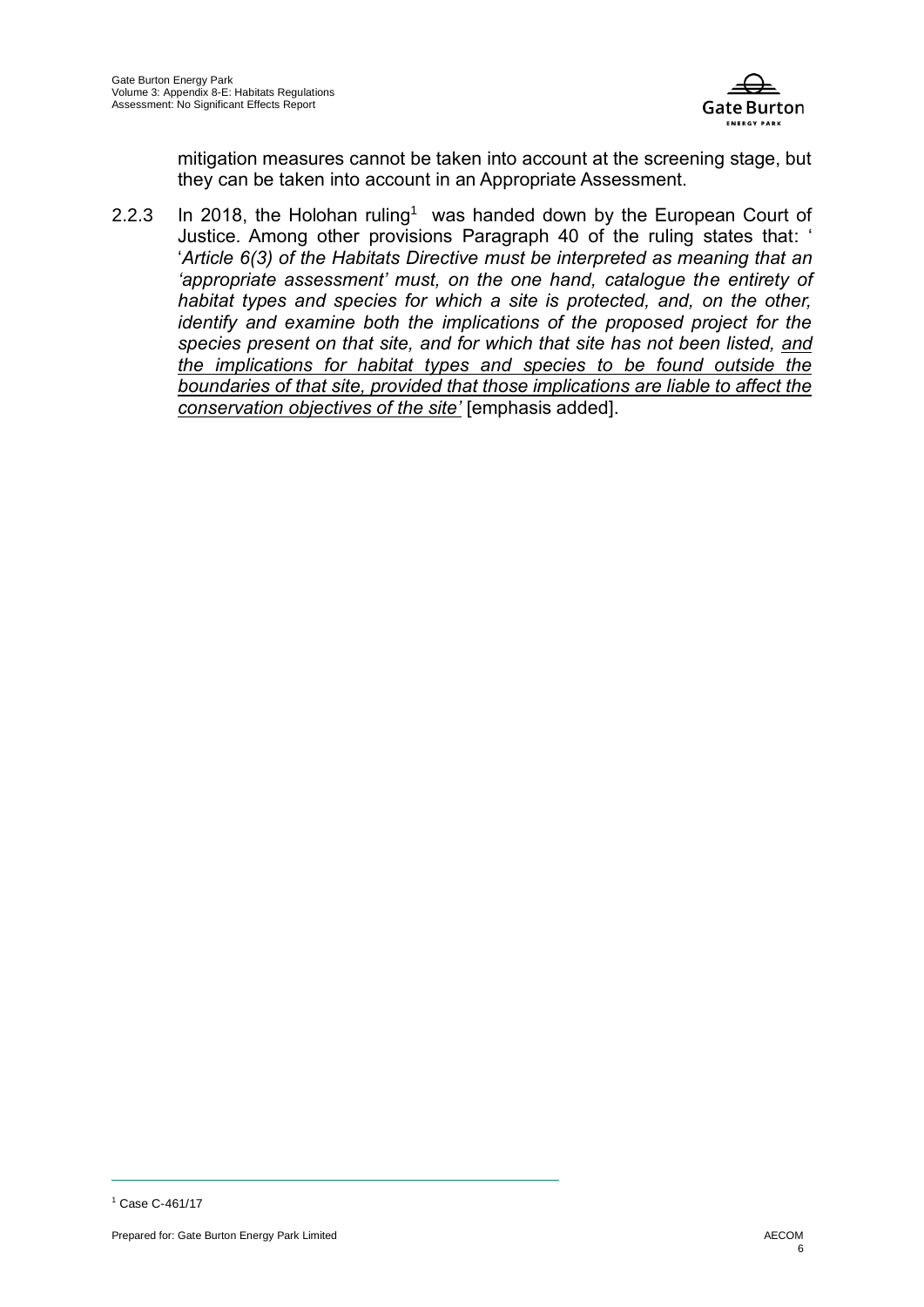

### **3. Baseline Evidence and Gathering**

#### **3.1 Overview**

- 3.1.1 There is no guidance that dictates the general physical scope of an HRA document. Therefore, in considering the physical scope of the assessment of the Scheme, we were guided primarily by the identified impact pathways (called the source-pathway-receptor model).
- 3.1.2 Briefly defined, impact pathways are routes by which the implementation of a project can lead to an effect upon a European designated site. For some impact pathways (notably air pollution) there is guidance that sets out distance-based zones required for assessment. For others, a professional judgment must be made based on the best available evidence.

#### **3.2 Designated Sites Scoped into HRA**

- 3.2.1 Guidance published by the Environment Agency [\(Ref 5-9\)](#page-13-8) recommends that for large power generation developments greater than 50MW<sup>2</sup>, a radius search of 15km should be used as the screening distance for air emissions when identifying relevant European designated sites which may be affected by the development. The PEI Report has considered a distance of 10km as appropriate, based on the likely impacts during construction and operation of a solar farm, compared with other large power generation developments, such coal and gas fired power stations, where air emissions may disperse over a greater distance.
- 3.2.2 Additionally, a radius of 30 km should be use for any European site for which bats are a qualifying feature [\(Ref 5-10\)](#page-13-9).
- 3.2.3 No European Sites are present within 10km of the Scheme. The nearest European site to the Scheme, Birklands & Bilhaugh Special Area of Conservation (SAC) is located approximately 18.3 km from the Scheme and is designated for Old acidophilous oak woods with *Quercus robur* on sandy plains.
- 3.2.4 No SACs with bats as a qualifying feature were identified within 30 km of the Scheme.
- 3.2.5 Paragraph 4.9 of PINS Advice Note 10, as well as guidance from the Department for Business, Energy and Industrial Strategy<sup>3</sup> requires an evaluation of the potential for the Scheme Project to require other consents which could also require a HRA by different competent authorities, and a

<sup>&</sup>lt;sup>2</sup> This applies to the following types of development: natural gas (or fuels with a similarly low sulphur content) fired combustion plants, with more than 500 megawatt thermal input, and larger combustion plants using more sulphurous fuels with more than 50 megawatt thermal input.

<sup>&</sup>lt;sup>3</sup> Guidelines on the assessment of transboundary impacts of energy developments on Natura 2000 sites outside the UK

https://assets.publishing.service.gov.uk/government/uploads/system/uploads/attachment\_data/file/408465/transboundary\_guid elines ndf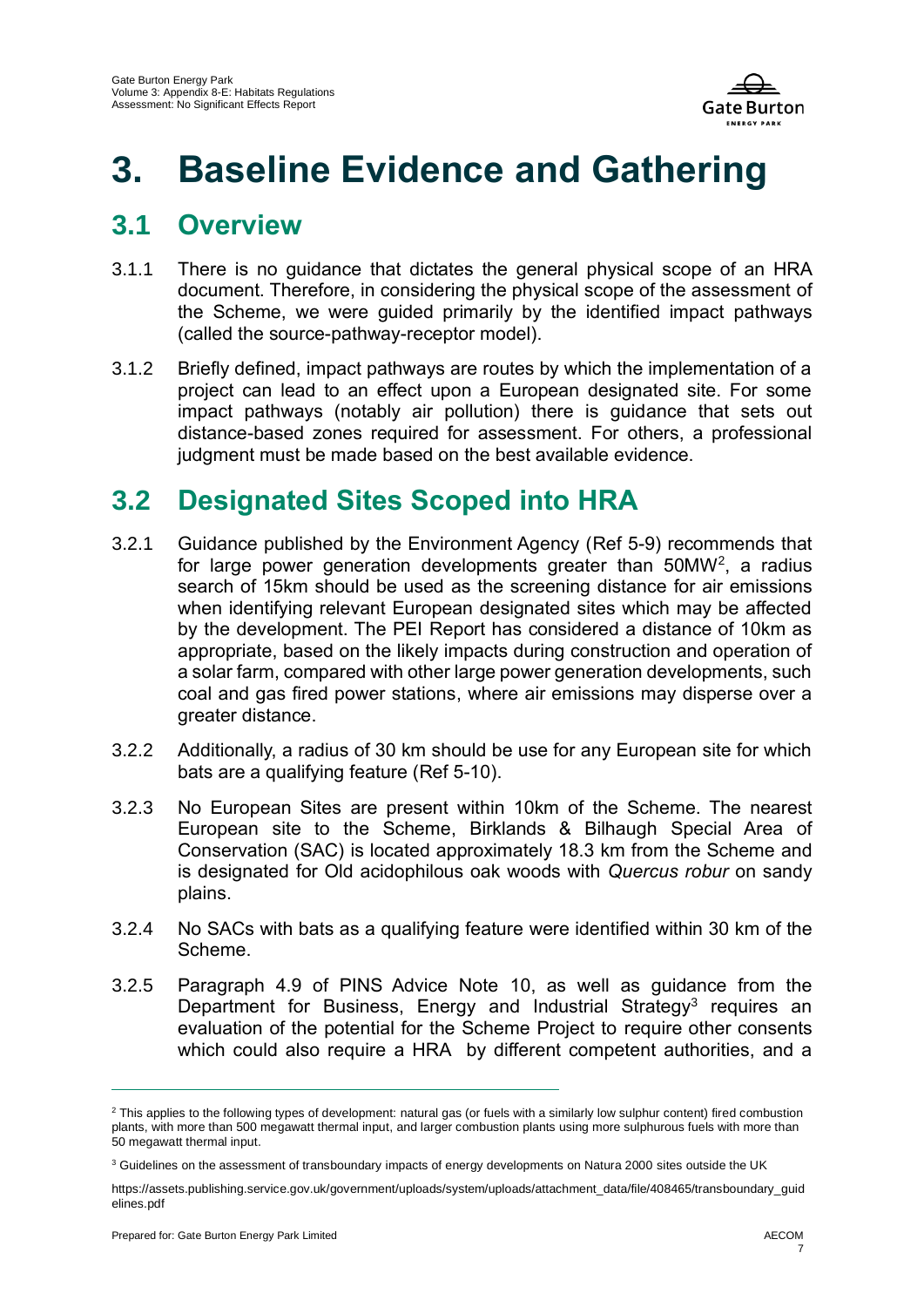

statement as to whether the Scheme boundary overlaps with devolved administrations or other European Economic Area (EEA) States [\(Ref 5-11\)](#page-13-10). It is confirmed that the Scheme boundary does not overlap with areas of devolved administrations or with those of other EEA States. It is also the case that no parallel consents are required for the Scheme which would require additional a HRA to be undertaken.

#### **3.3 In Combination Effects with other Plans or Projects**

- 3.3.1 PINS Advice Note 10: Habitat Regulations Assessment relevant to Nationally Significant Infrastructure Projects [\(Ref 5-6\)](#page-13-5) states that in assessing in combination effects the following projects should be considered
	- Projects that are under construction;
	- Permitted application(s) not yet implemented;
	- Submitted application(s) not yet determined;
	- All refusals subject to appeal procedures not yet determined;
	- Projects on the National Infrastructure's programme of projects; and
	- Projects identified in emerging development plans, recognising that much information on relevant proposals will be limited and the degree of uncertainty which may be present.
- 3.3.2 As no European sites have been identified in this report, no in combination effects have been identified.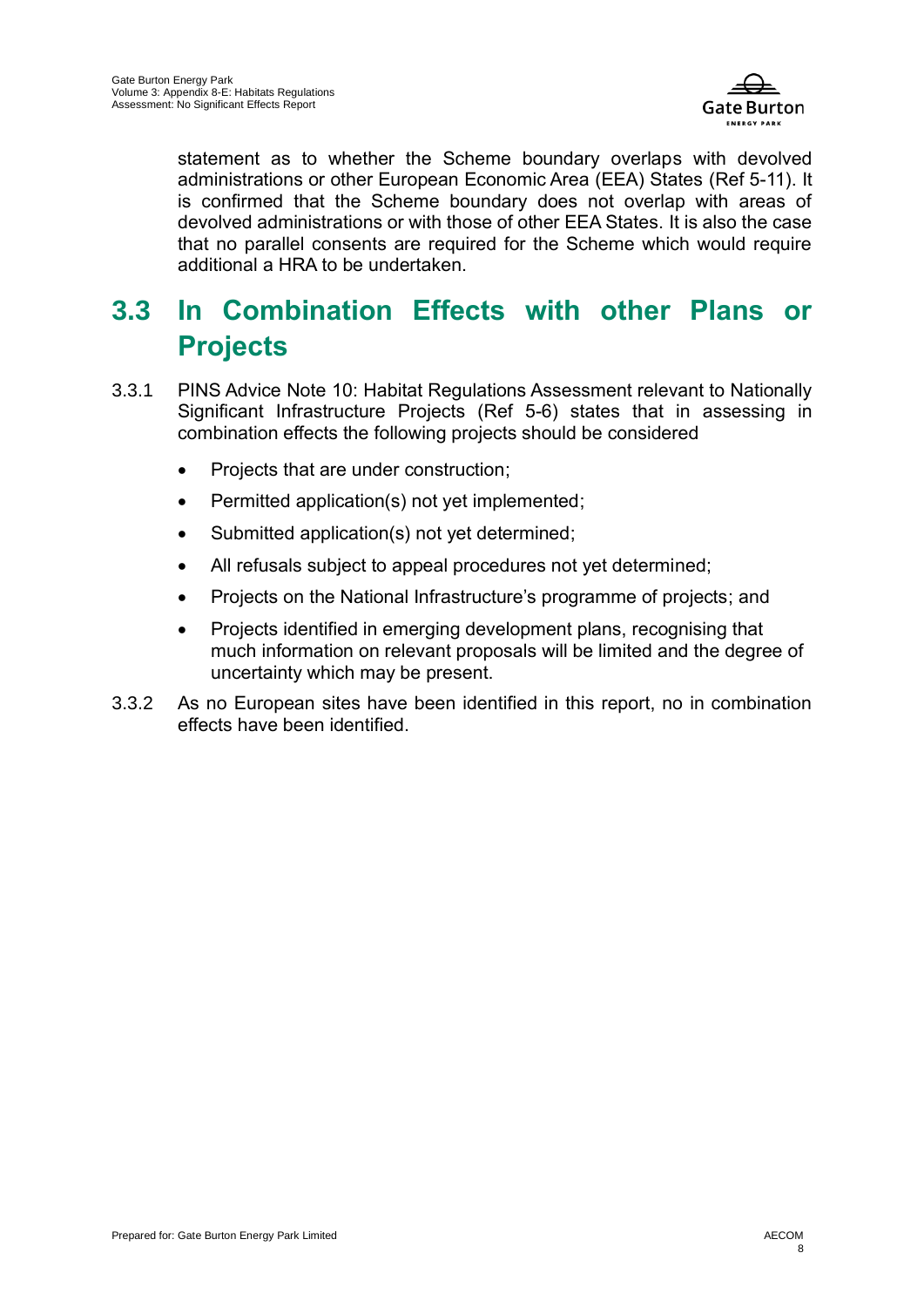

## **4. No Significant Effects Statement**

4.1.1 The baseline evidence gathering has not identified any European Sites within a search area where they may be impacted by the construction, operation and decommissioning of a solar farm. As such, there are no European Sites to be taken forward to Stage 1 – Screening for Likely Significant Effects. On this basis it can be concluded that there will be No Significant effects to European Sites either from the construction, operation and decommissioning of the Scheme or in combination with other plans and projects**.**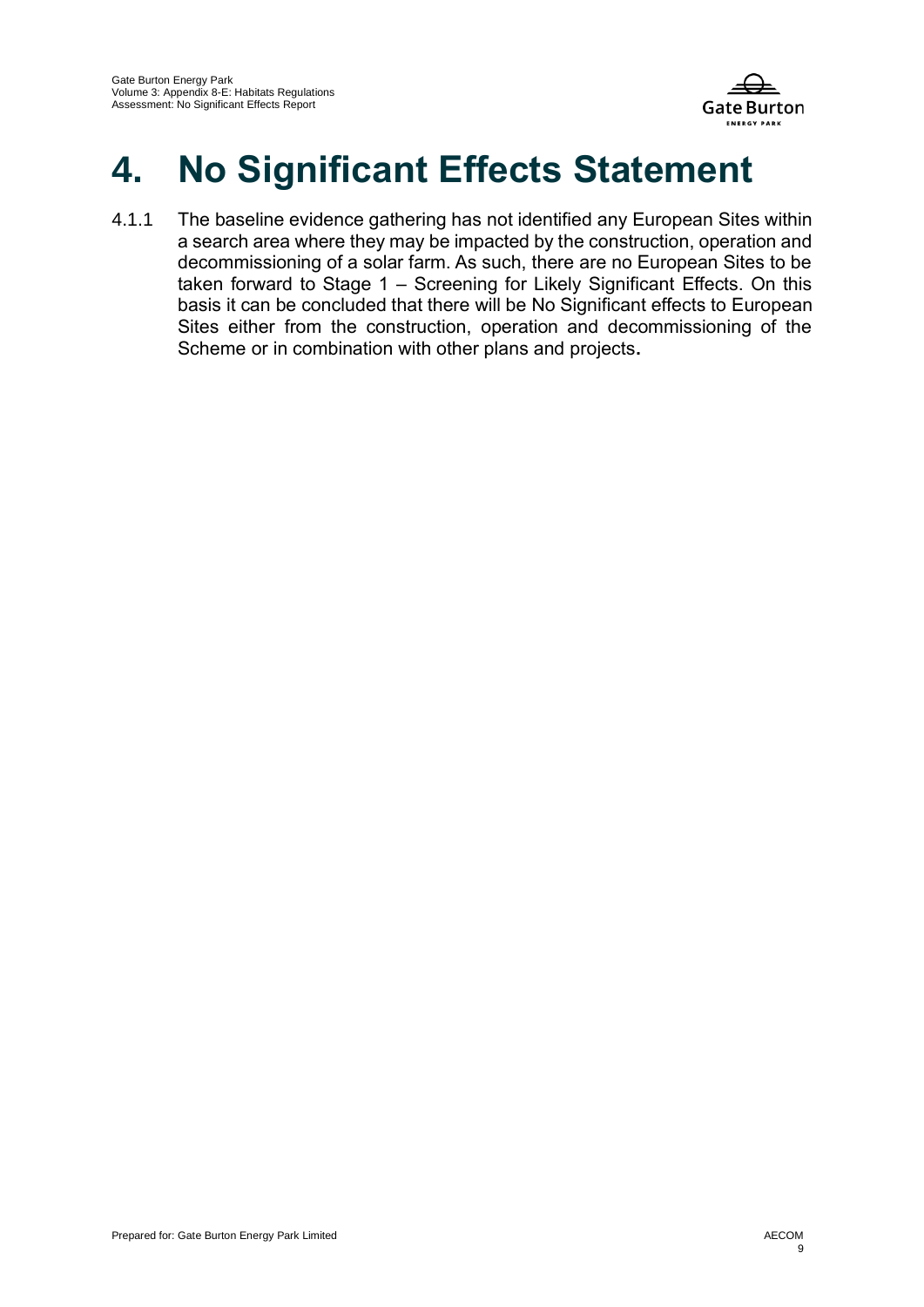

### **5. References**

- <span id="page-13-0"></span>Ref 5-1, Anon. (2018). Conservation of Habitats and Species Regulations 2017 (as amended). HMSO, London.
- <span id="page-13-1"></span>Ref 5-2. HMSO. (2019). The Conservation of Habitats and Species (Amendment) (EU Exit) Regulations 2019. HMSO, London.
- <span id="page-13-2"></span>Ref 5-3. National Planning Policy Framework. Department for Communities and Local Government. (2012 – last updated in July 2021). Available at: https://assets.publishing.service.gov.uk/government/uploads/system/uploads/attachment\_ data/file/810197/NPPF\_Feb\_2019\_revised.pdf.
- <span id="page-13-3"></span>Ref 5-4. European Commission. (2001). Assessment of plans and projects significantly affecting Natura 2000 Sites: Methodological Guidance on the Provisions of Article 6(3) and 6(4) of the Habitats Directive.
- <span id="page-13-4"></span>Ministry of Housing, Communities & Local Government. (2019). Appropriate Assessment. Available at: https://www.gov.uk/guidance/appropriate-assessment.
- <span id="page-13-5"></span>Ref 5-6. The Planning Inspectorate. (2017). Habitats Regulations Assessment. Available at: https://infrastructure.planninginspectorate.gov.uk/wp-content/uploads/2015/06/Advicenote-10v4.pdf.
- <span id="page-13-6"></span>Ref 5-7. Holohan ruling (C-461/17).
- <span id="page-13-7"></span>Ref 5-8. People Over Wind and Sweetman v Coillte Teoranta (C-323/17).
- <span id="page-13-8"></span>Ref 5-9. Environment Agency. (2016). Air emissions risk assessment for your environmental permit. Available at: https://www.gov.uk/guidance/air-emissions-risk-assessment-for-yourenvironmental-permit.
- <span id="page-13-9"></span>Ref 5-10. Collins, J. (ed.) (2016) Bat Surveys for Professional Ecologists Good Practice Guidelines 3rd Edition. The Bat Conservation Trust, London.
- <span id="page-13-10"></span>Ref 5-11. Department for Business, Energy and Industrial Strategy. (2021). Guidelines on the assessment of transboundary impacts of energy developments on Natura 2000 sites outside the UK

https://assets.publishing.service.gov.uk/government/uploads/system/uploads/attachment\_ data/file/408465/transboundary\_guidelines.pdf.